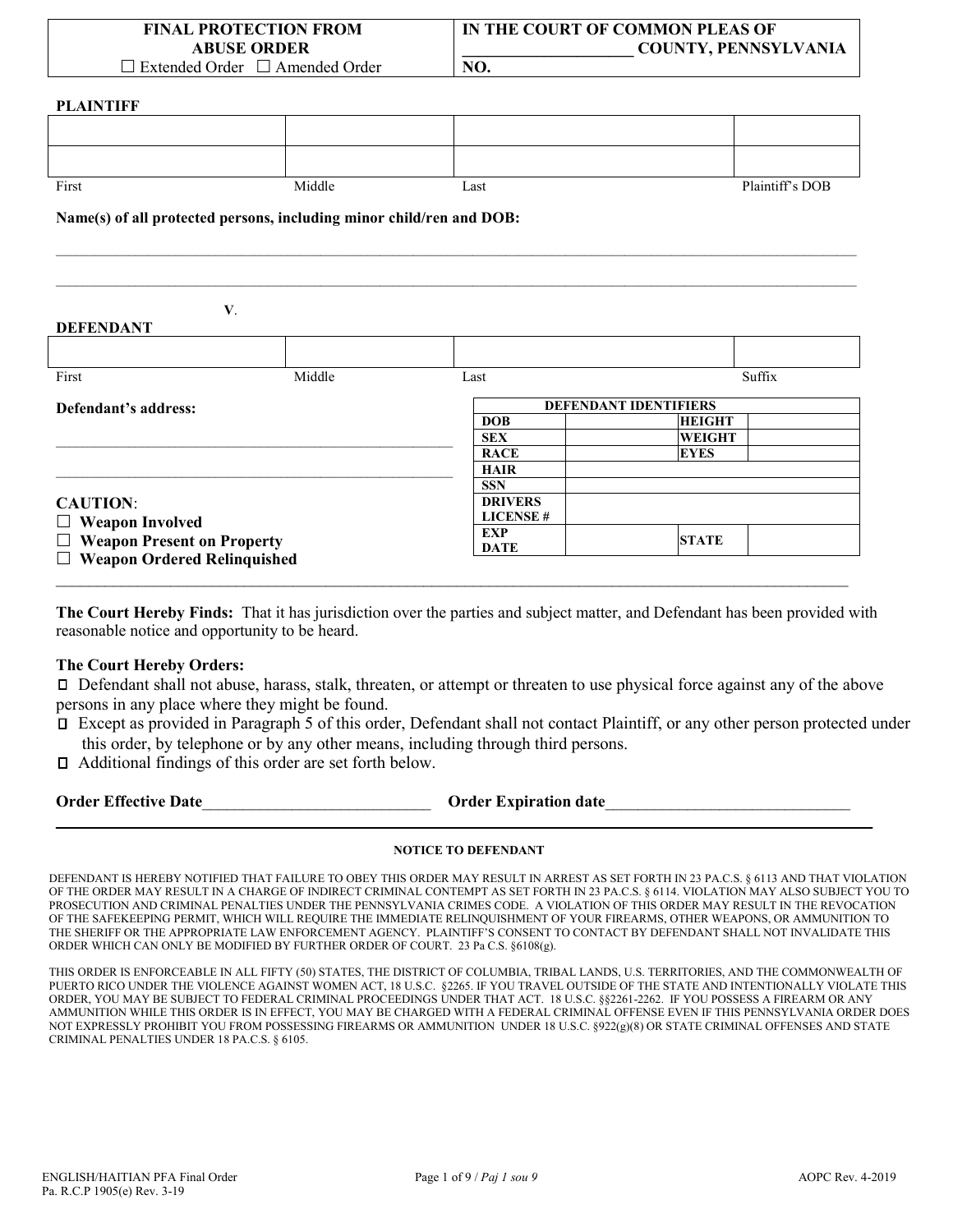#### **LÒD PWOTEKSYON FINAL KONT MOVE TRETMAN**  $\Box$  Lòd la Pwolonje  $\Box$  Lòd la Modifye

#### **DEVAN TRIBINAL PREMYE ENSTANS NAN KONTE** , PENNSILVANI **NIMEWO**

**PLEYAN** Prenon Dezyèm Non Siyati DAT NESANS Pleyan an Non tout moun ki pwoteje, ki gen ladan tou timoun minè a/yo ak DAT NESANS li/yo: Kont AKIZE **Sifiks** Prenon Dezyèm Non Siyati Adrès Akize a: **IDANTITE AKIZE A DAT NESANS** WOTÈ **SÈKS PWA ZYE RAS CHEVE NIMEWO SEKIRITE PREKOSYON: SOSYAL**  $\Box$  Gen Zam nan ensidan an # LISANS  $\Box$  Gen Zam nan kay la **CHOFÈ DAT EKSPIRASYON ETA**  $\Box$  Akize a remèt zam yo mande a

Nan dokiman sa a Tribinal la deside: Li gen otorite sou pati yo ak sijè a, epi yo te bay Akize a avi rezonab ak opòtinite pou yo tande li.

## Nan dokiman sa a Tribinal la Òdone:

□ Akize a pa dwe maltrete ni pèsekite, suiv toupatou oswa menase okenn nan moun ki anwo yo kèlkanswa kote yo ta ye.

- □ Eksepte jan sa ekri nan paragraf 5 lòd sa a, Akize a pa dwe kontakte Pleyan an, ni okenn lòt moun ki pwoteje anba lòd sa a, nan telefòn oswa pa nenpòt lòt mwayen, menm pa lentèmedyè lòt moun.
- $\Box$  W ap jwenn lòt desizyon ki gen nan lòd sa a nan espas anba a.

Dat Lòd la anvigè

#### Dat ekspirasyon Lòd la

#### **AVI POU AKIZE A**

NAN DOKIMAN SA A, TRIBINAL LA FÈ AKIZE A KONNEN KE, SI LI DEZOBEYI LÒD TRIBINAL SA A, YO GENDWA ARETE LI DAPRE 23 PA.C.S. §6113 EPI VYOLASYON LÒD TRIBINAL LA GENDWA LAKÒZ YON AKIZASYON OFANS KRIMINÈL ENDIRÈK DAPRE 23 PA.C.S. §6114. SI OU VYOLE LÒD SA A OU GEN SIJÈ A POUSWIT LEGAL AK SANKSYON KRIMINÈL DAPRE KÒD PENAL PENNSILVANI. SI OU VYOLE LÒD SA A, SA KAPAB FÈ TRIBINAL LA ANILE PÈMI POU KENBE ZAM AN SEKIRITE A, EPI TRIBINAL LA AP EGZIJE POU OU REMÈT CHERIF LA OSWA AJANS LEGAL APWOPRIYE A ZAM POU TIRE, LÒT KALITE ZAM AK MINISYON OU GENYEN YO. MENM SI DEMANDÈ A DAKÒ POU AKIZE A KONTAKTE LI, SA PA ANILE LÒD SA A. SÈL JAN POU SA FÈT, SE SI DEMANDÈ A DEPOZE DOKIMAN KI APWOPRIYE YO ITILIZE POU REZON SA A NAN TRIBINAL, EPI SI TRIBINAL LA BAY YON LÒD DAPRE 23 Pa.C.S. §6108.

YO KAPAB FÈ RESPEKTE LÒD SA A NAN TOUT SENKANT (50) ETA YO, NAN WASHINGTON, D.C., NAN TRIBI ENDYEN AMERIKEN YO, NAN TERITWA ETAZINI YO EPI NAN COMMONWEALTH PÒTORIKO DAPRE LWA VYOLANS KONT FANM, (VIOLENCE AGAINST WOMEN ACT), 18 U.S.C. §2265. SI OU VWAYAJE AL NAN LÒT ETA EPI OU FÈ ESPRE OU VYOLE LÒD SA A, YO KAPAB KÒMANSE PWOSEDI KRIMINÈL FEDERAL KONT OU DAPRE 18 U.S.C. §§2261-2262. SI OU POSEDE ZAM POU TIRE OSWA NENPÒT MINISYON PANDAN LÒD SA A ANVIGÈ, YO KAPAB POTE AKIZASYON KONT OU POU ZAK KRIMINÈL FEDERAL MENMSI LÒD PENNSILVANI SA A PA NESESÈMAN ENTÈDI OU POSEDE ZAM POU TIRE OSWA MINISYON DAPRE 18 U.S.C. §922(g)(8) OSWA ZAK KRIMINÈL ETA AK SANKSYON KRIMINÈL ETA DAPRE 18 PA.C.S. §6105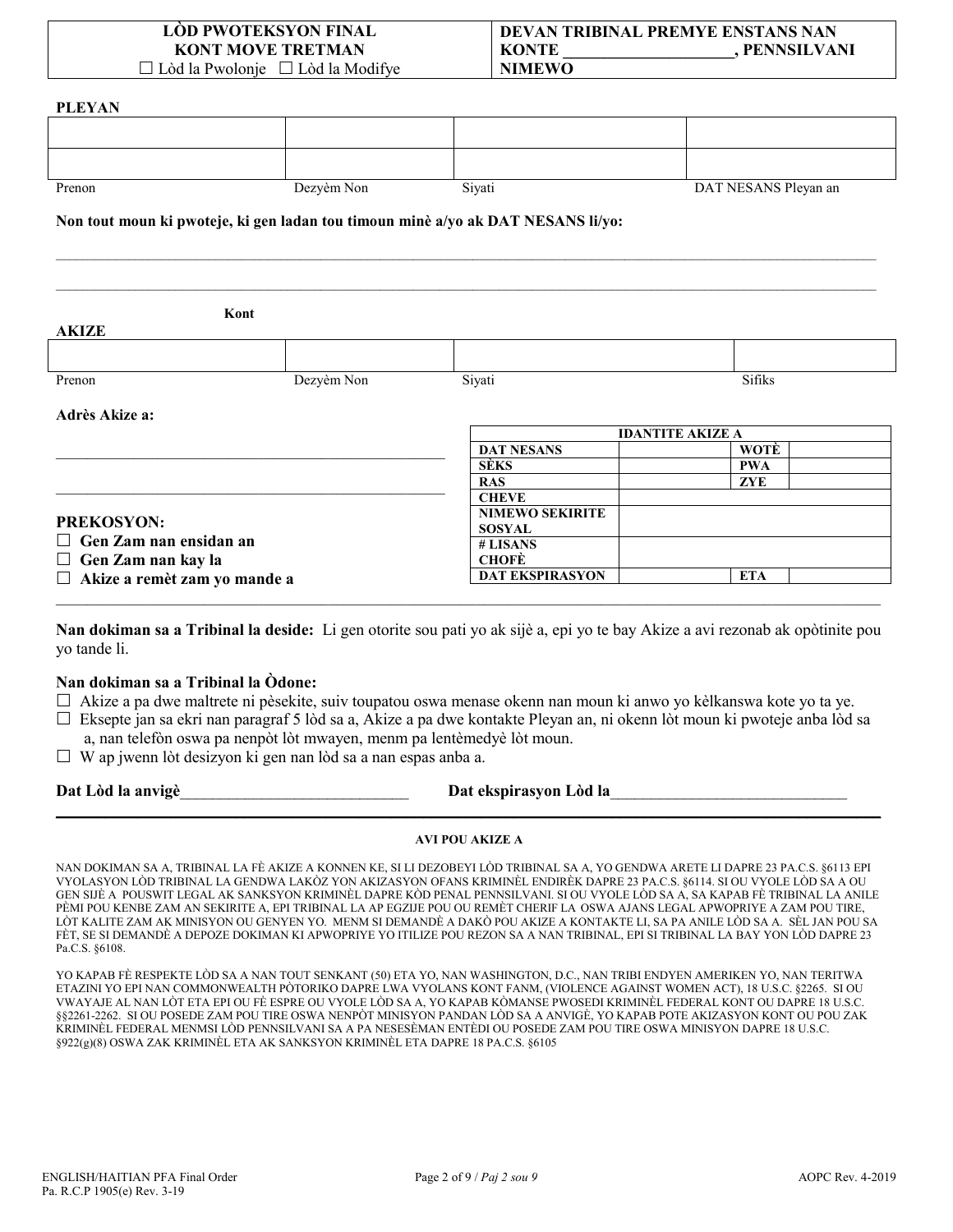# **FINAL PROTECTION FROM ABUSE ORDER**  *LÒD PWOTEKSYON FINAL KONT MOVE TRETMAN*

### **CHECK ALL THAT APPLY:**

Plaintiff or Protected Person(s) is/are:

- $\square$  spouse or former spouse of Defendant
- $\square$  parent of a child with Defendant
- $\square$  current or former sexual or intimate partner with Defendant
- $\Box$  child of Plaintiff
- $\Box$  child of Defendant
- $\Box$  family member related by blood (consanguinity) to Defendant
- $\Box$  family member related by marriage or affinity to Defendant
- $\Box$  sibling (person who shares parenthood) of Defendant

Defendant was served, in accordance with Pa. R.C.P. No. 1930.4 and provided notice of the time, date, and location of the hearing scheduled in this matter.

AND NOW, this  $\rule{1em}{0.15mm}$  day of  $\rule{1.5mm}{0.15mm}$ , 20 $\rule{1.5mm}$ , the court having jurisdiction over the parties and the subject matter, it is ORDERED, ADJUDGED, AND DECREED as follows:

This order is entered by (check one)

- $\Box$  By Agreement
- $\Box$  By Agreement without an admission
- $\Box$  After a hearing and decision by the Court
- $\Box$  After Hearing at which defendant was not present, despite proper service being made
- $\Box$  By Default

Without regard as to how this order was entered, this is a final order of court subject to full enforcement pursuant to the Protection from Abuse Act.

*Note:* Space is provided to allow for 1) the court's general findings of abuse; 2) inclusion of the terms under which the order was entered (e.g., that the order was entered with the consent of the parties, or that Defendant, though properly served, failed to appear for the hearing, or the reasons why the plaintiff's request for a final PFA order was denied); or 3) information that may be helpful to law enforcement (e.g., whether a firearm or other weapon was involved in the incident of abuse or whether Defendant is believed to be armed and dangerous).

 $\Box$  Plaintiff's request for a final protection order is denied.

OR

- $\Box$  Plaintiff's request for a final protection order is granted.
- $\Box$  1. Defendant shall not abuse, stalk, harass, threaten, or attempt or threaten to use physical force against Plaintiff or any other protected person in any place where they might be found.

### **TCHEKE TOUT SA KI APLIKE:**

Pleyan an oswa Moun ki pwoteje a(yo) se:

- $\Box$  mari/madanm Akize a oswa ansyen mari/madanm
- □ paran yon timoun li gen ak Akize a
- $\Box$  patnè seksyèl oswa entim Akize a genyen kounye a oswa te genyen anvan
- $\Box$  pitit Pleyan an
- $\Box$  pitit Akize a
- $\Box$  manm fanmi nan san (konsangen) Akize a
- $\Box$  fanmi Akize a pa maryaj oswa pa alyans
- $\Box$  frè oswa sè (moun ki gen menm papa/maman) Akize a

Yo te remèt Akize a, annakò ak Pa.R.C.P. No. 1930.4, e ba li avi sou lè, dat, ak kikote odyans ki prevwa nan zafè sa a ap fèt.

EPI KOUNYE A, nan jou ki \_\_\_\_\_\_\_\_\_\_, 20\_\_\_, piske tribinal la gen konpetans pou pati yo ak sijè a, men sa ki ÒDONE, ADJIJE E DEKRETE:

Yo pran lòd sa a (Tcheke youn ladan yo)

- $\square$  Dapre yon akò
- □ Dapre yon akò san yon Admisyon
- Apre yon odyans e desizyon Tribinal la

□ Apre Odyans kote akize a pa te la malgre yo te voye rekèt la kòmsadwa

 $\Box$  Pa defo

San konsidere fason lòd sa a te pran, sa a se yon lòd final tribinal ki dwe respekte nèt konfòmeman ak Lwa sou Pwoteksyon kont Abi.

*Remak:* Yo kite espas sa a pou 1) tribinal la ekri sa li jwenn anjeneral kòm move tretman; 2) mete kondisyon yo te pran lòd la (pa egzanp yo te pran lòd la ak konsantman tout pati yo, oswa ke Akize a, kwake yo te voye rekèt la kòmsadwa, pa te prezante nan odyans lan, oswa yo te rejte rezon yo ki te fè Pleyan an mande yon lòd PFA final); oswa 3) mete enfòmasyon ki gendwa itil pou lapolis (pa egzanp, si yon zam pou tire oswa lòt zam te prezan nan ensidan move tretman an oswa si yo kwè Akize a gen zam epi li danjre)

 $\Box$  Yo rejte demann Pleyan an pou lòd pwoteksyon final

OSWA

□ Yo akòde demann Pleyan an pou lòd pwoteksyon final.

 $\Box$  1. Akize a pa dwe fè abi sou li, ni pa dwe suiv toupatou, ni pèsekite, menase oswa eseye sèvi ak fòs fizik kont Pleyan an oswa sou nenpòt lòt moun ki sou pwoteksyon nan kèlkanswa kote yo ta ka ye.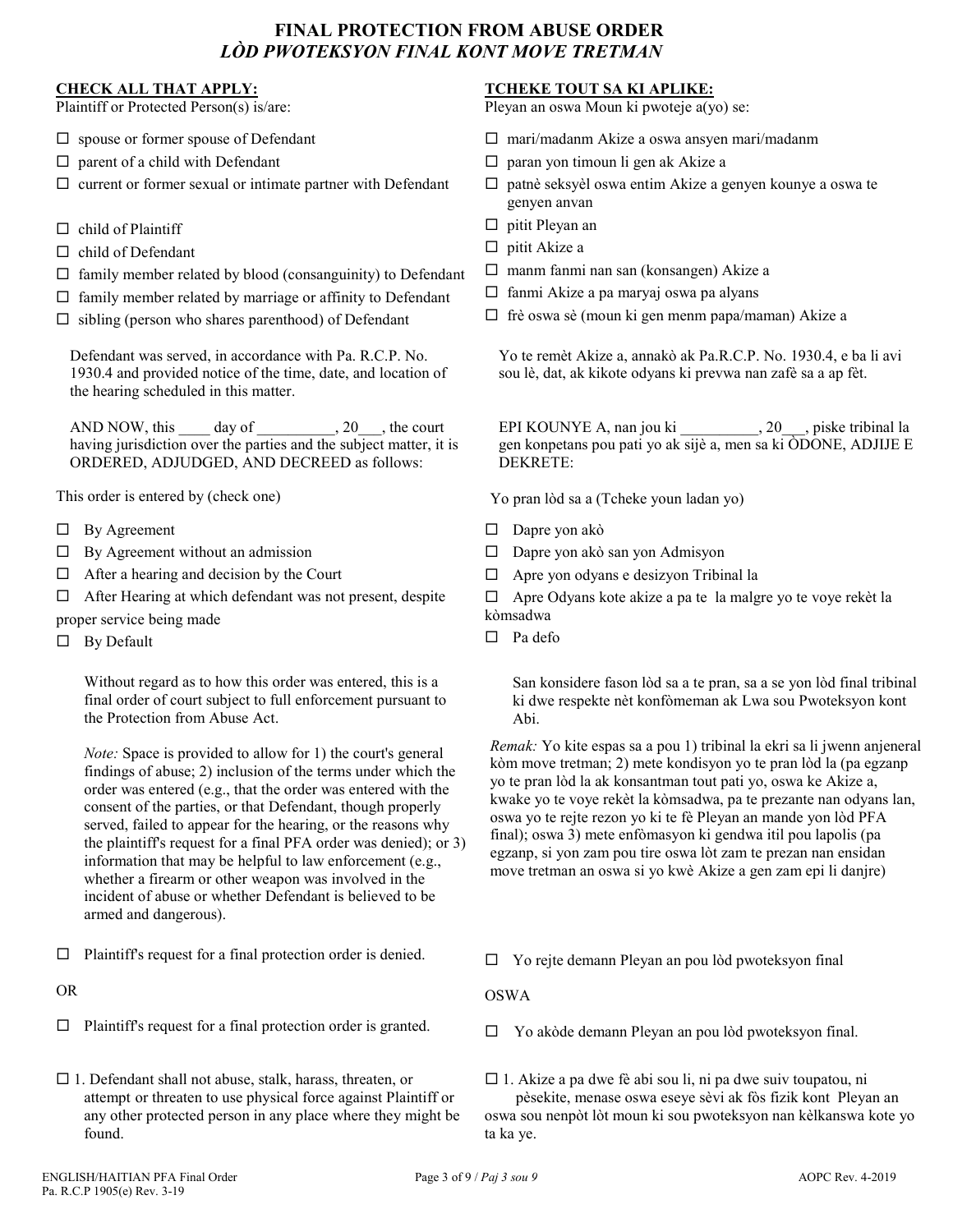$\Box$  2. Defendant is completely evicted and excluded from the residence at

(Non-confidential address from which Defendant is excluded)

or any other residence where Plaintiff or any other person protected under this order may live. Exclusive possession of the residence is granted to Plaintiff. Defendant shall have no right or privilege to enter or be present on the premises of Plaintiff or any other person protected under this order.

 $\Box$  On

(Date and time)

Defendant may enter the residence to retrieve his/her clothing and other personal effects, provided that Defendant is in the company of a law enforcement officer or sheriff when such retrieval is made and (insert any other conditions):

 $\Box$  3. Except as provided in Paragraph 5 of this order, Defendant is prohibited from having ANY CONTACT with Plaintiff, either directly or indirectly, or any other person protected under this order, at any location, including but not limited to any contact at Plaintiff's school, business, or place of employment. Defendant is specifically ordered to stay away from the following locations for the duration of this order:

 $\Box$  4. Except as provided in Paragraph 5 of this order, Defendant shall not contact Plaintiff, either directly or indirectly, or any other person protected under this order, by telephone or by any other means, including through third persons.

 $\square$  5. Temporary custody of the minor children, (names of the children subject to the provision of this paragraph)

shall be as follows:

Check all that apply:  $\overline{\Box}$ 

(State to whom primary physical custody is awarded; state terms of partial custody or visitation, if any)

 $\Box$  There is a current custody order as to the children of the parties:

(County Court and docket number)

□ 2. Tribinal la degèpi Akize a, epi Akize a pa gen dwa rete nan kay la ki nan

(Adrès ki pa konfidansyèl yo retire Akize a ladan an)

oswa nan nenpòt lòt kay kote Pleyan an oubyen nenpòt lòt moun ki pwoteje anba Lòd sa a kapab abite. Tribinal la bay Pleyan an dwa pou se limenm sèlman ki rete nan kay la. Akize a pa gen dwa ni privilèj pou antre ni pou li prezan sou pwopriyete Pleyan an ni nan kay nenpòt lòt moun ki pwoteje anba Lòd sa a.

 $\Box$  Le

 $(Dat \, ak \, l\grave{e})$ 

Akize a kapab antre nan kay la pou pran rad li ak lòt efè pèsonèl, akondisyon Akize a akonpaye ak yon ajan respè lalwa oswa cherif lè li pral pran yo ak (insert nenpòt lòt kondisyon):

 $\Box$  3. Eksepte jan sa ekri nan Paragraf 5, yo entèdi Akize a gen KÈLKANSWA KONTAK avèk Pleyan an, swa dirèkteman oubyen endirèkteman, oubyen nenpòt lòt moun ki pwoteje anba lòd sa a, nan nenpòt kote, tankou (men se pa sa yo sèlman) kontak nan lekòl Pleyan an, biznis li oswa kote l ap travay. Akize a resevwa lòd espesyalman pou rete lwen kote sa yo pandan tout tan lòd sa a anvigè:

 $\Box$  4. Eksepte jan sa ekri nan Paragraf 5 lòd sa a ki abòde sipèvizyon tanporè timoun ki site nan lòd sa a, Akize a pa dwe kontakte Pleyan an, ni dirèkteman ni endirèkteman, ni okenn lòt moun ki pwoteje anba lòd sa a, nan telefòn oswa pa nenpòt lòt mwayen, menm pa lentèmedyè lòt moun.

 $\square$  5. Sipèvizyon tanporè timoun minè yo (non timoun yo ke dispozisyon paragraph sa a konsène),

Dwe fèt nan jan sa a:

Tcheke tout sa ki aplike: n

(Di kimoun yo akòde sipèvizyon fizik prensipal; di kondisyon sipèvizyon pasyèl oswa vizit, si genyen)

 $\Box$  Gen yon lòd kounye a pou sipèvizyon konsènan timoun toude pati yo:

(Tribinal Konte ak nimewo rejis odyans)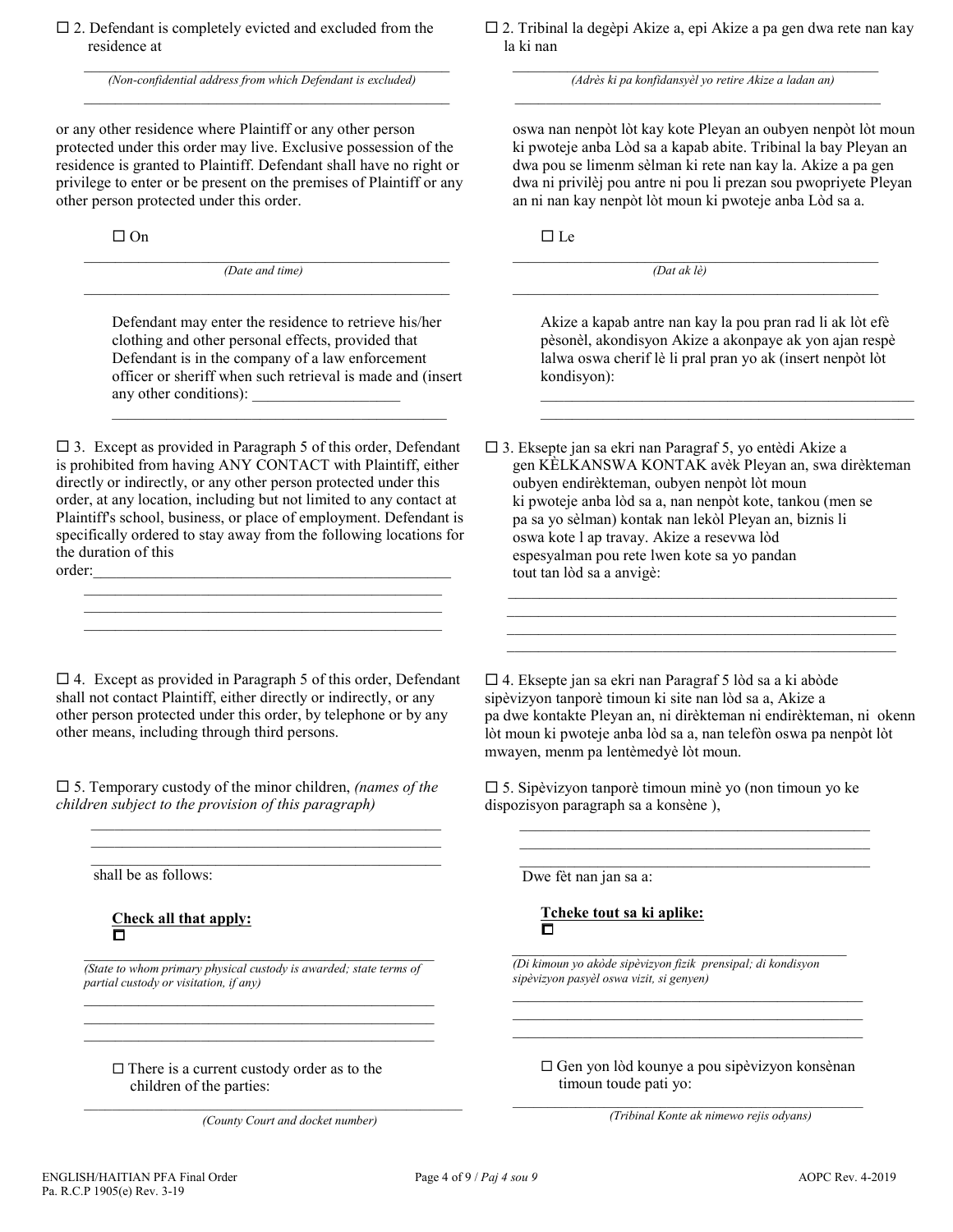$\Box$  A custody petition is pending.

 $\Box$  A hearing is scheduled for

 $\Box$  Yon demann pou Sipèvizyon timoun annatant.

Yo prevwa odyans lan pou

 $\mathcal{L}_\mathcal{L} = \{ \mathcal{L}_\mathcal{L} = \{ \mathcal{L}_\mathcal{L} = \{ \mathcal{L}_\mathcal{L} = \{ \mathcal{L}_\mathcal{L} = \{ \mathcal{L}_\mathcal{L} = \{ \mathcal{L}_\mathcal{L} = \{ \mathcal{L}_\mathcal{L} = \{ \mathcal{L}_\mathcal{L} = \{ \mathcal{L}_\mathcal{L} = \{ \mathcal{L}_\mathcal{L} = \{ \mathcal{L}_\mathcal{L} = \{ \mathcal{L}_\mathcal{L} = \{ \mathcal{L}_\mathcal{L} = \{ \mathcal{L}_\mathcal{$ *(Dat, lè ak kote)*

### $\Box$  THIS ORDER SHALL NOT SUPERSEDE THE CURRENT CUSTODY ORDER

 $\mathcal{L}_\mathcal{L} = \{ \mathcal{L}_\mathcal{L} = \{ \mathcal{L}_\mathcal{L} = \{ \mathcal{L}_\mathcal{L} = \{ \mathcal{L}_\mathcal{L} = \{ \mathcal{L}_\mathcal{L} = \{ \mathcal{L}_\mathcal{L} = \{ \mathcal{L}_\mathcal{L} = \{ \mathcal{L}_\mathcal{L} = \{ \mathcal{L}_\mathcal{L} = \{ \mathcal{L}_\mathcal{L} = \{ \mathcal{L}_\mathcal{L} = \{ \mathcal{L}_\mathcal{L} = \{ \mathcal{L}_\mathcal{L} = \{ \mathcal{L}_\mathcal{$ *(Date, time and location)*

### $\Box$  THIS ORDER SUPERSEDES ANY PRIOR ORDER RELATING TO CHILD CUSTODY

The custody provisions of Paragraph 5 of this order are temporary. Either party may initiate custody proceedings pursuant to the custody statute at 23 Pa.C.S. §§ 5321— 5340. Any valid custody order entered after the final Protection From Abuse order supersedes the custody provisions of this order.

#### 6. FIREARMS, OTHER WEAPONS, OR AMMUNITION RESTRICTIONS

### **Check all that apply:**

 $\square$  Defendant is prohibited from possessing or acquiring any firearms for the duration of this order.

 $\square$  Defendant shall relinquish to the sheriff or the appropriate law enforcement agency the following firearm licenses owned or possessed by Defendant:

 $\mathcal{L}_\text{max}$  and  $\mathcal{L}_\text{max}$  and  $\mathcal{L}_\text{max}$  and  $\mathcal{L}_\text{max}$  $\mathcal{L}_\mathcal{L} = \{ \mathcal{L}_\mathcal{L} = \{ \mathcal{L}_\mathcal{L} = \{ \mathcal{L}_\mathcal{L} = \{ \mathcal{L}_\mathcal{L} = \{ \mathcal{L}_\mathcal{L} = \{ \mathcal{L}_\mathcal{L} = \{ \mathcal{L}_\mathcal{L} = \{ \mathcal{L}_\mathcal{L} = \{ \mathcal{L}_\mathcal{L} = \{ \mathcal{L}_\mathcal{L} = \{ \mathcal{L}_\mathcal{L} = \{ \mathcal{L}_\mathcal{L} = \{ \mathcal{L}_\mathcal{L} = \{ \mathcal{L}_\mathcal{$ 

 $\square$  Defendant is directed to relinguish to the sheriff or the appropriate law enforcement agency any firearm, other weapon, or ammunition listed in Attachment A to the Final Order, which is incorporated herein by reference.

Defendant may relinquish any firearms, other weapons, or ammunition to the sheriff or the appropriate law enforcement agency. As an alternative, Defendant may either relinquish firearms, other weapons, or ammunition to a third party provided Defendant and the third party first comply with all the requirements to obtain a safekeeping permit, or relinquish firearms, other weapons, or ammunition to a licensed firearms dealer for consignment sale, lawful transfer, or safekeeping pursuant to 23 Pa. C.S. §6108.2(e). Defendant must relinquish any firearm, other weapon, ammunition, or firearm license ordered to be relinquished no later than 24 hours after service of this order. Failure to timely relinquish any firearm, other weapon, ammunition, or any firearm license ordered to be relinquished shall result in a violation of this order and may result in criminal conviction under the Uniform Firearms Act, 18 Pa. C.S. §6105.

 $\square$  7. Any firearm delivered to the sheriff or the appropriate law enforcement agency or transferred to a licensed firearm dealer or a qualified third party, who satisfies the procedural and substantive requirements to obtain a safekeeping permit issued under 23 Pa C.S. §6108.3 pursuant to this order or the temporary order, shall not be returned to Defendant until further order of court or as otherwise provided by law.

## $\Box$  LÒD SA A PA RANPLASE LÒD SIPÈVIZYON TIMOUN KI GENYEN KOUNYE A

### LÒD SA A RANPLASE NENPÒT LÒD ANVAN KONSÈNAN SIPÈVIZYON TIMOUN

Dispozisyon pou sipèvizyon ki nan paragraph 5 lòd sa a tanporè. Nenpòt nan pati yo gendwa kòmanse pwosedi sipèvizyon yo dapre estati sipèvizyon an nan 23 Pa.C.S. §§ 5321— 5340. Nenpòt lòd sipèvizyon valid ki pran apre lòd final Pwoteksyon kont Move Tretman an anile dispozisyon pou sipèvizyon lòd sa a.

#### 6. RESTRIKSYON SOU ZAM POU TIRE, LÒT ZAM, OSWA MINISYON

### **Tcheke tout sa ki aplike:**

 Yo entèdi Akize a gen kontwòl oswa posede kèlkanswa zam pou tire pandan dire lòd sa a.

 $\Box$  Akize a dwe remèt cherif la oswa ajans legal apwopriye a lisans pou zam pou tire ki annapre a ke Akize a posede oswa gen kontwòl sou yo.

\_\_\_\_\_\_\_\_\_\_\_\_\_\_\_\_\_\_\_\_\_\_\_\_\_\_\_\_\_\_\_\_\_\_\_\_\_\_\_\_\_\_\_\_\_  $\_$  ,  $\_$  ,  $\_$  ,  $\_$  ,  $\_$  ,  $\_$  ,  $\_$  ,  $\_$  ,  $\_$  ,  $\_$  ,  $\_$  ,  $\_$  ,  $\_$  ,  $\_$  ,  $\_$  ,  $\_$ 

 Yo egzije Akize a remèt ba cherif la kèlkanswa zam pou tire, lòt zam oswa minisyon ki site nan Dokiman siplemantè A Lòd Tanporè a, ki nan anèks la a pou referans.

Akize a kapab remèt nenpòt zam pou tire, lòt zam oswa minisyon ba cherif la oswa ajans legal apwopriye a. Lòt chwa ki genyen, Akize a kapab remèt zam pou tire yo, lòt zam, oswa minisyon yo ba yon lòt moun akondisyon Akize a ak lòt moun lan te respekte toudabò tout kondisyon pou jwenn yon pèmi pou lagad legal zam pou tire oubyen remèt zam pou tire yo, lòt zam, oswa minisyon yo ba yon revandè zam pou tire ki gen lisans pou vant an konsiyasyon, transfè legal oswa lagad legal zam pou tire konfòmeman ak 23 Pa. C.S. §6108.2(e). Akize a dwe remèt kèlkanswa zam pou tire, lòt zam, minisyon oswa lisans pou zam pou tire yo egzije pou li remèt yo pa pita pase 24 èdtan apre li te resevwa Lòd sa a. Si li pa remèt alè kèlkanswa zam pou tire, lòt zam, minisyon, oswa nenpòt lisans pou zam pou tire yo egzije pou li remèt, sa ap yon vyolasyon Lòd sa a epi li kapab lakòz yon kondanasyon kriminèl dapre Lwa sou Zam pou tire (Uniform Firearms Act, 18 Pa. C.S. §6105).

 $\square$  7. Nenpòt zam pou tire yo remèt ba cherif la oswa ajans legal apwopriye a, ba yon revandè zam pou tire ki gen lisans, oswa yon lòt moun ki kalifye, ki respekte tout kondisyon pwosedi ak sa ki anrapò ak prensip legal pou jwenn yon pèmi lagad legal zam pou tire ki delivre annakò ak 23 Pa C.S. §6108.3 dapre lòd sa a oswa yon lòd tanporè, yo pa dwe tounen yo ba Akize a jiskaske gen yon lòt lòd tribinal oswa si lalwa prevwa dispozisyon kontrè.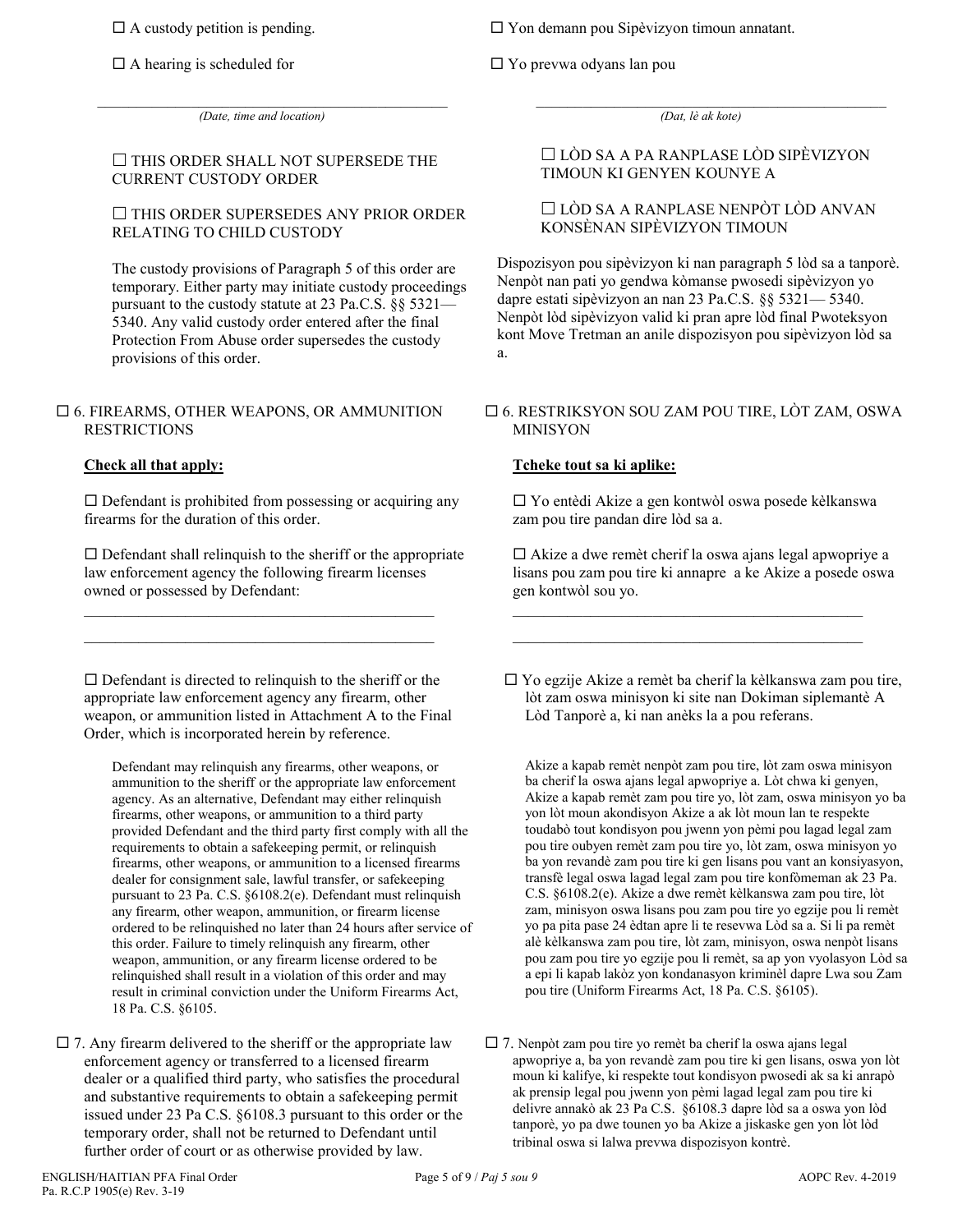- $\square$  8. The Pennsylvania State Police, the municipal police, or the sheriff shall accompany Plaintiff to his or her residence to retrieve personal belongings.
- $\square$  9. The following additional relief is granted as authorized by §6108 of the Act:  $\mathcal{L}_\mathcal{L} = \{ \mathcal{L}_\mathcal{L} = \{ \mathcal{L}_\mathcal{L} = \{ \mathcal{L}_\mathcal{L} = \{ \mathcal{L}_\mathcal{L} = \{ \mathcal{L}_\mathcal{L} = \{ \mathcal{L}_\mathcal{L} = \{ \mathcal{L}_\mathcal{L} = \{ \mathcal{L}_\mathcal{L} = \{ \mathcal{L}_\mathcal{L} = \{ \mathcal{L}_\mathcal{L} = \{ \mathcal{L}_\mathcal{L} = \{ \mathcal{L}_\mathcal{L} = \{ \mathcal{L}_\mathcal{L} = \{ \mathcal{L}_\mathcal{$

 $\mathcal{L}_\mathcal{L} = \{ \mathcal{L}_\mathcal{L} = \{ \mathcal{L}_\mathcal{L} = \{ \mathcal{L}_\mathcal{L} = \{ \mathcal{L}_\mathcal{L} = \{ \mathcal{L}_\mathcal{L} = \{ \mathcal{L}_\mathcal{L} = \{ \mathcal{L}_\mathcal{L} = \{ \mathcal{L}_\mathcal{L} = \{ \mathcal{L}_\mathcal{L} = \{ \mathcal{L}_\mathcal{L} = \{ \mathcal{L}_\mathcal{L} = \{ \mathcal{L}_\mathcal{L} = \{ \mathcal{L}_\mathcal{L} = \{ \mathcal{L}_\mathcal{$  $\mathcal{L}_\mathcal{L} = \{ \mathcal{L}_\mathcal{L} = \{ \mathcal{L}_\mathcal{L} = \{ \mathcal{L}_\mathcal{L} = \{ \mathcal{L}_\mathcal{L} = \{ \mathcal{L}_\mathcal{L} = \{ \mathcal{L}_\mathcal{L} = \{ \mathcal{L}_\mathcal{L} = \{ \mathcal{L}_\mathcal{L} = \{ \mathcal{L}_\mathcal{L} = \{ \mathcal{L}_\mathcal{L} = \{ \mathcal{L}_\mathcal{L} = \{ \mathcal{L}_\mathcal{L} = \{ \mathcal{L}_\mathcal{L} = \{ \mathcal{L}_\mathcal{$ 

> $\square$  Defendant is prohibited from stalking, as defined in 18 Pa. C.S. §2709.1, or harassing, as defined in 18 Pa. C.S. §2709, the following family and household members of Plaintiff:

 $\mathcal{L}_\text{max}$  and  $\mathcal{L}_\text{max}$  and  $\mathcal{L}_\text{max}$  and  $\mathcal{L}_\text{max}$  $\mathcal{L}_\text{max}$  and  $\mathcal{L}_\text{max}$  and  $\mathcal{L}_\text{max}$  and  $\mathcal{L}_\text{max}$  ak Plentif lan nan kay li pou pran zafè pèsonèl li yo

 $\square$  8. Polis Eta Pennsilvani, polis minisipal oswa cherif la dwe ale

 9. Yo akòde lòt reparasyon sa a tou jan seksyon §6108 Lwa a otorize a:

\_\_\_\_\_\_\_\_\_\_\_\_\_\_\_\_\_\_\_\_\_\_\_\_\_\_\_\_\_\_\_\_\_\_\_\_\_\_\_\_\_\_\_\_\_\_\_\_  $\mathcal{L}_\mathcal{L} = \{ \mathcal{L}_\mathcal{L} = \{ \mathcal{L}_\mathcal{L} = \{ \mathcal{L}_\mathcal{L} = \{ \mathcal{L}_\mathcal{L} = \{ \mathcal{L}_\mathcal{L} = \{ \mathcal{L}_\mathcal{L} = \{ \mathcal{L}_\mathcal{L} = \{ \mathcal{L}_\mathcal{L} = \{ \mathcal{L}_\mathcal{L} = \{ \mathcal{L}_\mathcal{L} = \{ \mathcal{L}_\mathcal{L} = \{ \mathcal{L}_\mathcal{L} = \{ \mathcal{L}_\mathcal{L} = \{ \mathcal{L}_\mathcal{$  $\mathcal{L}_\text{max}$  and  $\mathcal{L}_\text{max}$  and  $\mathcal{L}_\text{max}$  and  $\mathcal{L}_\text{max}$  and  $\mathcal{L}_\text{max}$ 

> Yo entèdi Akize a suiv toupatou, jan sa defini nan 18 Pa. C.S. §2709.1, oswa pèsekite, jan sa defini nan 18 Pa. C.S. §2709, manm fanmi ak moun nan kay Pleyan an ki annapre la yo:

| Name / Non | Address / Adrès | Relationship to Plaintiff /<br>Kisa yo ye pou Pleyan an |
|------------|-----------------|---------------------------------------------------------|
|            |                 |                                                         |
|            |                 |                                                         |
|            |                 |                                                         |

 $\Box$  Other relief:

Lòt reparasyon:

 $\Box$  10. Defendant is directed to pay temporary support for:

\_\_\_\_\_\_\_\_\_\_\_\_\_\_\_\_\_\_\_\_\_\_\_\_\_\_\_\_\_\_\_\_\_\_\_\_\_\_\_\_\_\_\_\_\_ *(Names of the persons for whom support is to be paid)* as follows:  $\mathcal{L}_\text{max}$  and  $\mathcal{L}_\text{max}$  and  $\mathcal{L}_\text{max}$  and  $\mathcal{L}_\text{max}$  and  $\mathcal{L}_\text{max}$ 

\_\_\_\_\_\_\_\_\_\_\_\_\_\_\_\_\_\_\_\_\_\_\_\_\_\_\_\_\_\_\_\_\_\_\_\_\_\_\_\_\_\_\_\_\_

\_\_\_\_\_\_\_\_\_\_\_\_\_\_\_\_\_\_\_\_\_\_\_\_\_\_\_\_\_\_\_\_\_\_\_\_\_\_\_\_\_\_\_\_\_

\_\_\_\_\_\_\_\_\_\_\_\_\_\_\_\_\_\_\_\_\_\_\_\_\_\_\_\_\_\_\_\_\_\_\_\_\_\_\_\_\_\_\_\_\_ *(Amount, frequency and other terms and conditions of the Support Order)*

This order for support shall remain in effect until a final support order is entered by this court. However, this order shall lapse automatically if Plaintiff does not file a complaint for support with the Domestic Relations Section of the court within two weeks of the date of this order. The amount of this temporary order does not necessarily reflect Defendant's correct support obligation, which shall be determined in accordance with the guidelines at the support hearing. Any adjustments in the final amount of support shall be credited, retroactive to this date, to the appropriate party.

 $\Box$  11.  $\Box$  (a) The costs of this action are imposed on Defendant.

> $\Box$  (b) Because this order followed a contested proceeding, or a hearing at which the Defendant was not present, despite being served with a copy of the petition, temporary order and notice of the date, time and place of the hearing, Defendant is ordered to pay an additional \$100 surcharge to the court, which shall be distributed in the manner set forth in 23 Pa. C.S. §6106(d).

> $\Box$  (c) Upon a showing of good cause or finding that Defendant is unable to pay, the costs of this action are waived.

\_\_\_\_\_\_\_\_\_\_\_\_\_\_\_\_\_\_\_\_\_\_\_\_\_\_\_\_\_\_\_\_\_\_\_\_\_\_\_\_\_\_\_\_ \_\_\_\_\_\_\_\_\_\_\_\_\_\_\_\_\_\_\_\_\_\_\_\_\_\_\_\_\_\_\_\_\_\_\_\_\_\_\_\_\_\_\_\_

 $\Box$  10. Yo bay Akize a lòd pou peye sipò tanporè pou:

\_\_\_\_\_\_\_\_\_\_\_\_\_\_\_\_\_\_\_\_\_\_\_\_\_\_\_\_\_\_\_\_\_\_\_\_\_\_\_\_\_\_\_\_\_ *(Non moun li dwe peye sipò pou yo a)* nan fason sa a:

\_\_\_\_\_\_\_\_\_\_\_\_\_\_\_\_\_\_\_\_\_\_\_\_\_\_\_\_\_\_\_\_\_\_\_\_\_\_\_\_\_\_\_\_\_

\_\_\_\_\_\_\_\_\_\_\_\_\_\_\_\_\_\_\_\_\_\_\_\_\_\_\_\_\_\_\_\_\_\_\_\_\_\_\_\_\_\_\_\_\_ \_\_\_\_\_\_\_\_\_\_\_\_\_\_\_\_\_\_\_\_\_\_\_\_\_\_\_\_\_\_\_\_\_\_\_\_\_\_\_\_\_\_\_\_\_

\_\_\_\_\_\_\_\_\_\_\_\_\_\_\_\_\_\_\_\_\_\_\_\_\_\_\_\_\_\_\_\_\_\_\_\_\_\_\_\_\_\_\_\_\_ *(Montan, konbyen fwa ak lòt kondisyon jeneral Lòd Sipò a)*

Lòd pou sipò sa a ap rete anvigè jiskaske tribinal sa a pran yon lòd final. Sepandan, lòd sa a ap ekspire otomatikman si Pleyan an pa depoze yon plent pou sipò nan Seksyon Relasyon Familyal tribinal la anvan de semèn fin pase apre dat lòd sa a. Montan lòd tanporè sa a pa nesesèman endike montan egzak Akize a oblije peye pou sipò a. Y ap kalkile montan an dapre prensip ki genyen yo lè y ap fè odyans pou sipò a. Y ap fè koreksyon nan montan final sipò a, epi y ap bay moun ki apwopriye a kredi li merite a, apati dat sa a.

 $\Box$  11.  $\Box$  (a) Se Akize a ki responsab depans yo pou ka sa a.

 $\Box$  (b) Poutèt lòd sa a te suiv yon pwosedi konteste, oswa yon jijman kote Akize a pa te prezan, malgre yo te remèt li yon kopi demann lan, lòd tanporè a ak avètisman sou dat, lè ak plas kote odyans lan ap fèt, yo bay Akize a lòd pou peye tribinal la yon chaj anplis ki \$100, ke yap separe nan fason ki tabli nan 23 Pa. C.S. §6106(d).

 $\Box$  (c) Si li montre yon rezon valab oswa si yo jwenn Akize a pa kapab peye, y ap anile depans yo pou ka sa a.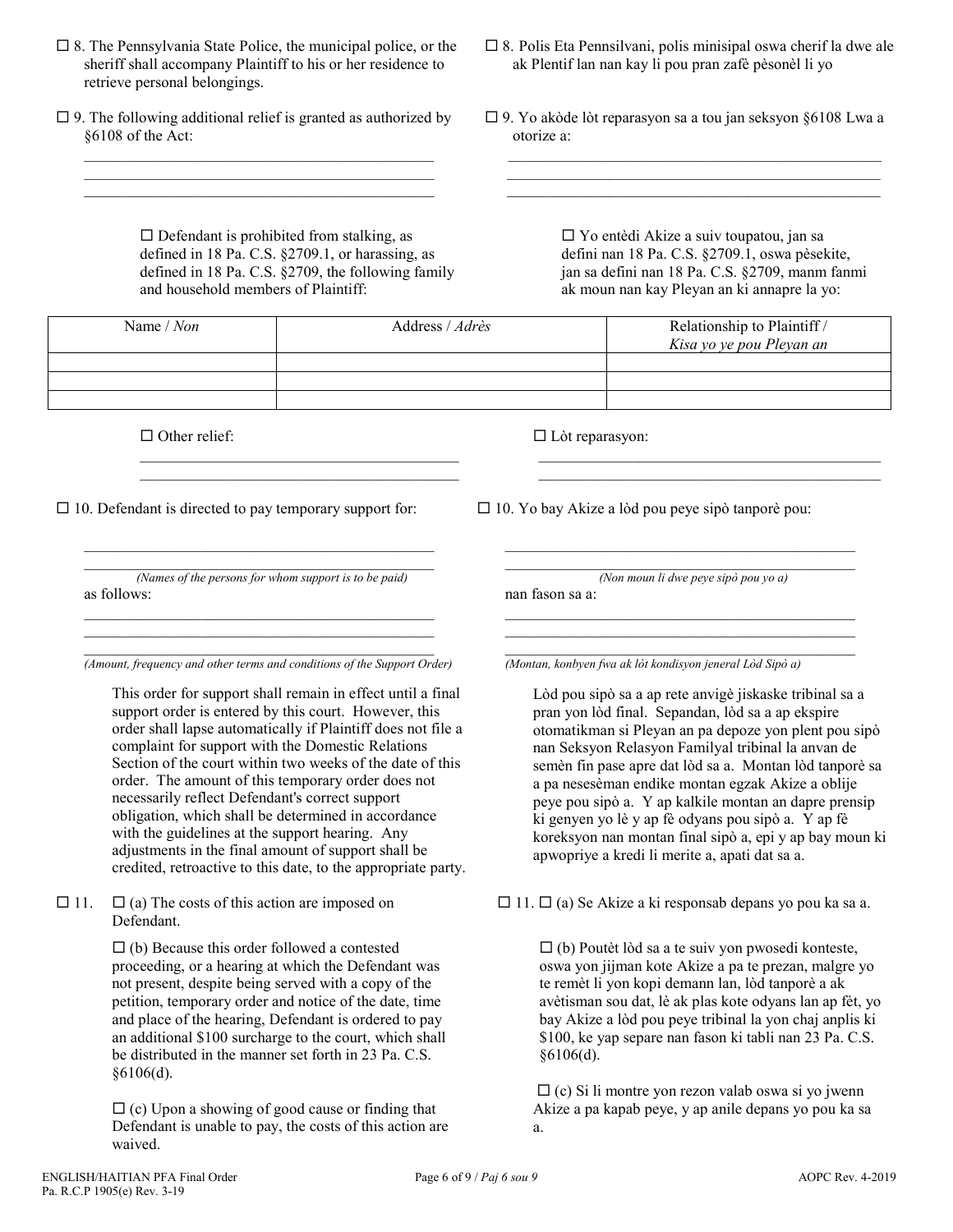| 12. Defendant shall pay \$<br>$\frac{1}{\sqrt{2\pi}} \frac{1}{\sqrt{2\pi}}$ as compensation for Plaintiff's<br>out-of-pocket losses, which are as follows:                                                                                                                                                           | $\square$ 12. Akize a dwe peye Pleyan an \$<br>anvan<br>$\frac{1}{(Dat)}$ kòm dedomajman pou lajan<br>ki soti nan pòch Pleyan an nan fason sa a:                                                                                                                 |
|----------------------------------------------------------------------------------------------------------------------------------------------------------------------------------------------------------------------------------------------------------------------------------------------------------------------|------------------------------------------------------------------------------------------------------------------------------------------------------------------------------------------------------------------------------------------------------------------|
| $\Box$ An installment Schedule is ordered as follows:                                                                                                                                                                                                                                                                | □ Men Kalandriye vèsman pa tranch yo òdone a:                                                                                                                                                                                                                    |
| <b>OR</b>                                                                                                                                                                                                                                                                                                            | <b>OSWA</b>                                                                                                                                                                                                                                                      |
| $\Box$ Plaintiff is granted leave to present a petition, with<br>appropriate notice to Defendant, to                                                                                                                                                                                                                 | □ Yo akòde Pleyan an otorizasyon pou prezante yon<br>demann, ak avi apwopriye ba akize a, ba                                                                                                                                                                     |
| (Insert name of Judge or court to which the petition should be presented)                                                                                                                                                                                                                                            | (Mete non Jij oswa tribinal yo dwe prezante demann lan ba li a)                                                                                                                                                                                                  |
| requesting recovery of out-of-pocket losses. The<br>petition shall include an exhibit itemizing all claimed<br>out-of-pocket losses, copies of all bills and estimates of<br>repair, and an order scheduling a hearing. No fee shall<br>be required by the prothonotary's office for the filing of<br>this petition. | pou mande rekipere lajan ki soti nan pòch li. Demann lan<br>dwe gen ladan yon pyès ki detaye tout pèt li reklame yo,<br>kopi tout bòdwo ak estimasyon reparasyon epi yon lòd ki<br>prevwa yon odyans. Biwo pwotonotè a pa dwe mande frè<br>pou depo demann sa a. |
| $\Box$ 13. THIS ORDER SUPERSEDES ANY PRIOR<br>PROTECTION FROM ABUSE ORDER OBTAINED<br>BY THE SAME PLAINTIFF AGAINST THE SAME<br>DEFENDANT.                                                                                                                                                                           | $\square$ 13. LÒD SA A RANPLASE NENPÒT PWOTEKSYON<br>KONT MOVE TRETMAN MENM DEMANDÈ A TE<br>GENYEN ANVAN KONT MENM AKIZE A.                                                                                                                                      |
| $\Box$ 14. All provisions of this order shall expire<br>(Check one):<br>$\Box$ in $\frac{}{(\text{days}, \text{ months or years})}$ , on $\frac{}{(\text{days}, \text{ months or years})}$<br>(Date)                                                                                                                 | $\Box$ 14. Tout dispozisyon ki nan lòd sa a ap ekspire<br>(Tcheke youn):<br>$\Box$ nan<br>(Kantrite jou, mwa, oswa ane)<br>(Kantrite jou, mwa, oswa ane)<br>(Dat)                                                                                                |
| <b>OR</b>                                                                                                                                                                                                                                                                                                            | <b>OSWA</b>                                                                                                                                                                                                                                                      |
| $\Box$ in three years on                                                                                                                                                                                                                                                                                             | $\Box$ nan twa ane le                                                                                                                                                                                                                                            |
| (Expiration Date)                                                                                                                                                                                                                                                                                                    | (Dat Ekspirasyon)                                                                                                                                                                                                                                                |
|                                                                                                                                                                                                                                                                                                                      |                                                                                                                                                                                                                                                                  |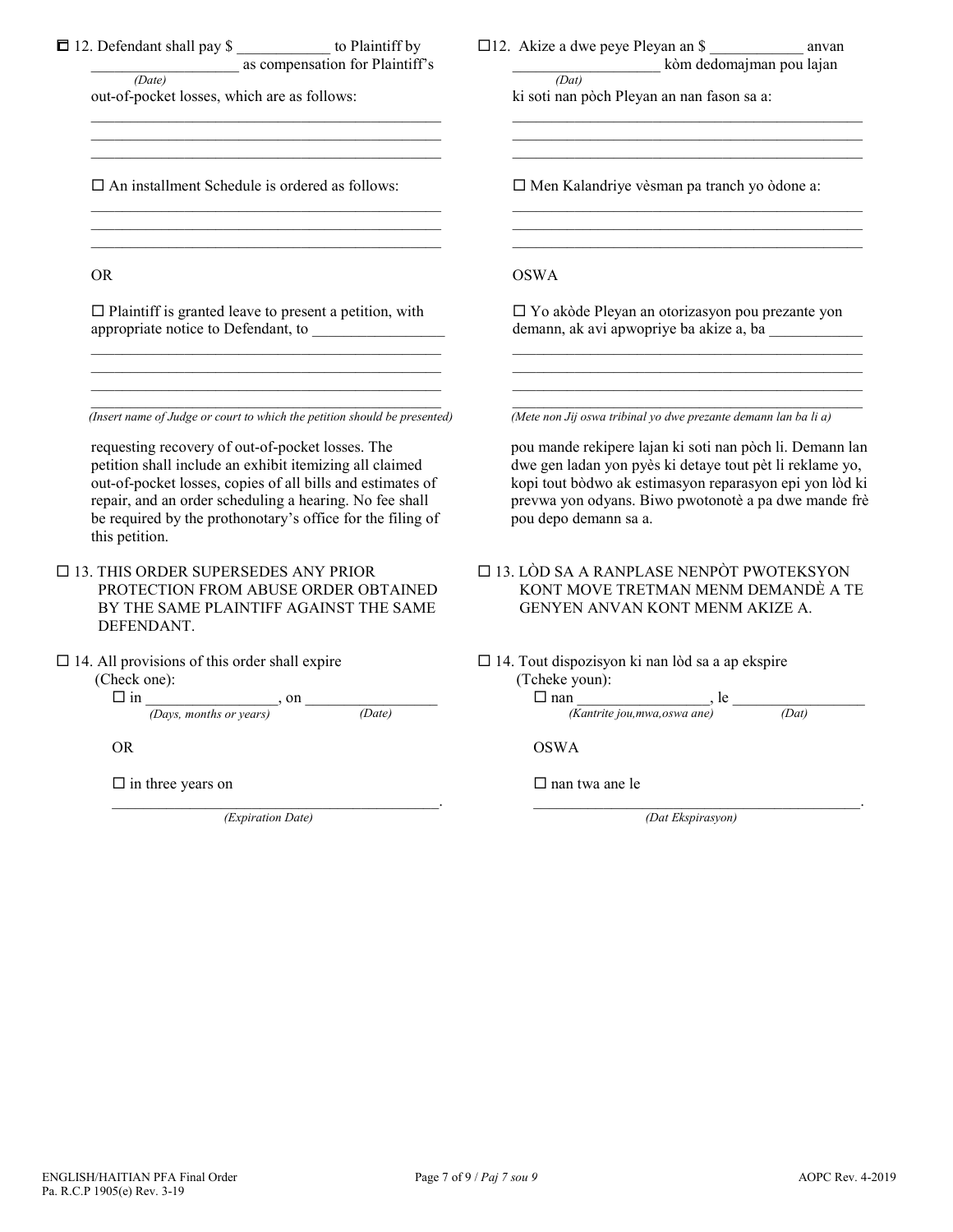### **NOTICE TO DEFENDANT**

DEFENDANT IS HEREBY NOTIFIED THAT FAILURE TO OBEY THIS ORDER MAY RESULT IN ARREST AS SET FORTH IN 23 PA.C.S. § 6113 AND THAT VIOLATION OF THE ORDER MAY RESULT IN A CHARGE OF INDIRECT CRIMINAL CONTEMPT AS SET FORTH IN 23 PA.C.S. § 6114. VIOLATION MAY ALSO SUBJECT YOU TO PROSECUTION AND CRIMINAL PENALTIES UNDER THE PENNSYLVANIA CRIMES CODE. A VIOLATION OF THIS ORDER MAY RESULT IN THE REVOCATION OF THE SAFEKEEPING PERMIT, WHICH WILL REQUIRE THE IMMEDIATE RELINQUISHMENT OF YOUR FIREARMS, OTHER WEAPONS, AND AMMUNITION TO THE SHERIFF OR THE APPROPRIATE LAW ENFORCEMENT AGENCY. PLAINTIFF'S CONSENT TO CONTACT BY DEFENDANT SHALL NOT INVALIDATE THIS ORDER, WHICH CAN ONLY BE MODIFIED BY FURTHER ORDER OF COURT. 23 Pa. C.S.  $§6108(g).$ 

THIS ORDER IS ENFORCEABLE IN ALL FIFTY (50) STATES, THE DISTRICT OF COLUMBIA, TRIBAL LANDS, US TERRITORIES, AND THE COMMONWEALTH OF PUERTO RICO UNDER THE VIOLENCE AGAINST WOMEN ACT, 18 U.S.C. §2265. IF YOU TRAVEL OUTSIDE OF THE STATE AND INTENTIONALLY VIOLATE THIS ORDER, YOU MAY BE SUBJECT TO FEDERAL CRIMINAL PROCEEDINGS UNDER THAT ACT. 18 U.S.C. §§2261-2262. IF YOU POSSESS A FIREARM OR ANY AMMUNITION WHILE THIS ORDER IS IN EFFECT, YOU MAY BE CHARGED WITH A FEDERAL CRIMINAL OFFENSE EVEN IF THIS PENNSYLVANIA ORDER DOES NOT EXPRESSLY PROHIBIT YOU FROM POSSESSING FIREARMS OR AMMUNITION UNDER 18 U.S.C. §922(g)(8) OR STATE CRIMINAL OFFENSES AND STATE CRIMINAL PENALTIES UNDER 18 PA.C.S. § 6105.

### *AVI POU AKIZE A*

*NAN DOKIMAN SA A, TRIBINAL LA FÈ AKIZE A KONNEN KE, SI LI DEZOBEYI LÒD TRIBINAL SA A, YO GENDWA ARETE LI DAPRE 23 PA.C.S. §6114 EPI VYOLASYON LÒD TRIBINAL LA GENDWA LAKÒZ YON AKIZASYON OFANS KRIMINÈL ENDIRÈK DAPRE 23 PA.C.S. §6114.. SI OU VYOLE LÒD SA A, SA KAPAB FÈ YO POUSWIV OU NAN TRIBINAL EPI YO KA PRAN SANKSYON KRIMINÈL KONT OUMENM DAPRE KÒD PENAL PENNSILVANI AN. SI OU VYOLE LÒD SA A, SA KAPAB FÈ TRIBINAL LA ANILE PÈMI POU KENBE ZAM AN SEKIRITE A, EPI TRIBINAL LA AP EGZIJE POU OU REMÈT CHERIF LA OSWA AJANS LEGAL APWOPRIYE A ZAM POU TIRE, LÒT KALITE ZAM AK MINISYON OU GENYEN YO IMEDYATMAN. MENM SI DEMANDÈ A DAKÒ POU AKIZE A KONTAKTE LI, SA PA ANILE LÒD SA A. SÈL JAN POU SA FÈT, SE SI DEMANDÈ A DEPOZE DOKIMAN APWOPRIYE YO ITILIZE NAN TRIBINAL POU REZON SA A, EPI SI TRIBINAL LA BAY YON LÒD ANPLIS DAPRE 23 Pa.C.S. §6108(g).* 

*YO KAPAB FÈ RESPEKTE LÒD SA A NAN TOUT SENKANT (50) ETA YO, NAN DISTRICT OF COLUMBIA, NAN TRIBI ENDYEN AMERIKEN YO, NAN TERITWA ETAZINI YO EPI NAN COMMONWEALTH PÒTORIKO DAPRE LWA SOU VYOLANS KONT FANM, (VIOLENCE AGAINST WOMEN ACT), 18 U.S.C. §2265. SI OU VWAYAJE AL NAN LÒT ETA EPI OU FÈ ESPRE OU VYOLE LÒD SA A, YO KAPAB KÒMANSE PWOSEDI KRIMINÈL FEDERAL KONT OU DAPRE 18 U.S.C. §§2261-2262. SI OU POSEDE ZAM POU TIRE OSWA NENPÒT MINISYON PANDAN LÒD SA A ANVIGÈ, YO KAPAB POTE AKIZASYON KONT OU POU ZAK KRIMINÈLFEDERAL MENMSI LÒD PENNSILVANI SA A PA NESESÈMAN ENTÈDI OU POSEDE ZAM POU TIRE OSWA MINISYON DAPRE 18 U.S.C. §922(G)(8) OSWA ZAK KRIMINÈL ETA AK SANKSYON KRIMINÈL ETA DAPRE 18 PA.C.S.U §6105.*

#### **NOTICE TO SHERIFF, POLICE, AND LAW ENFORCEMENT OFFICIALS**

The police and sheriff who have jurisdiction over Plaintiff's residence OR any location where a violation of this order occurs OR where Defendant may be located, shall enforce this order. The court shall have jurisdiction over any indirect criminal contempt proceeding, either in the county where the violation occurred or where this protective order was entered. An arrest for violation of Paragraphs 1 through 7 of this order may be without warrant, based solely on probable cause, whether or not the violation is committed in the presence of the police or any sheriff. 23 Pa. C.S. §6113.

Subsequent to an arrest, and without the necessity of a warrant, the police officer or sheriff shall seize all firearms, other weapons, and ammunition in Defendant's possession that were used or threatened to be used during the violation of the protection order or during prior incidents of abuse and any other firearms in Defendant's possession.

The  $\Box$ 

*(Insert the appropriate name or title)*

shall maintain possession of firearms, other weapons, or ammunition until further order of the court.